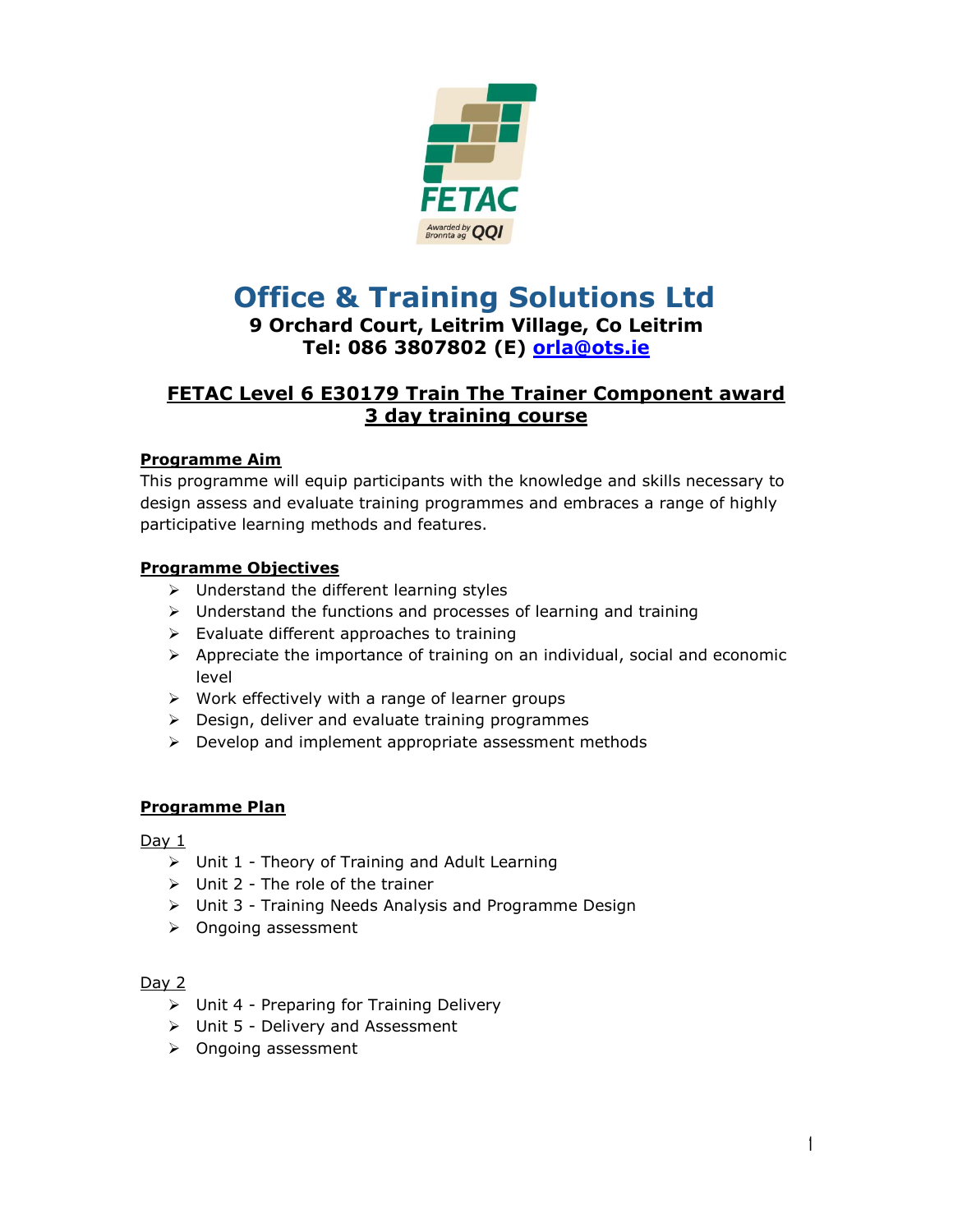#### Day 3

- Unit 6 Evaluation of Training Delivery
- Final Skills Demonstration (15 minutes- see below)
- Feedback/Assessment
- Support on completion of assignment

#### *Skills Demonstration*

Candidates will be assessed on an ongoing basis throughout the three days via skills demonstrations addressing specific learning outcomes. A final skills demonstration will take place on Day 3 to assess candidates in the following areas via a formal 15 minute presentation:

- Presentation Skills
- Use of visual aids
- Use of learning materials
- Addressing of objectives

The presentation should address the specific learning objectives of the candidates chosen subject, as agreed with the tutor and demonstrate effective communication skills through the use of appropriate visual aids e.g. demonstrations, handouts, flipcharts, PowerPoint presentation, etc.

*The skills demonstration carries 50% of the marks.* 

#### *Assignment*

Candidates will be required to carry out an assignment and produce evidence of planning, researching, conducting and evaluating a training session. The assignment should identify theoretical understanding and practical application, on a range of specific learning outcomes and can take the form of a case study, action research or a reflective piece of work which will require the candidate to research and present information in relation to adult learning.

The assignment will be given to the delegates at the end of the course and must be submitted 4 weeks following course completion.

*The assignment carries 50% of the marks.* 

#### **Trainee Profile**

This programme is designed for new and experienced trainers and will be tailored to address the needs of each participant as required

#### **Duration**

This course is run over three days

#### **Certification**

This course is certified by QQI (Quality & Qualifications Ireland) and participants will gain a Level 6 component award.